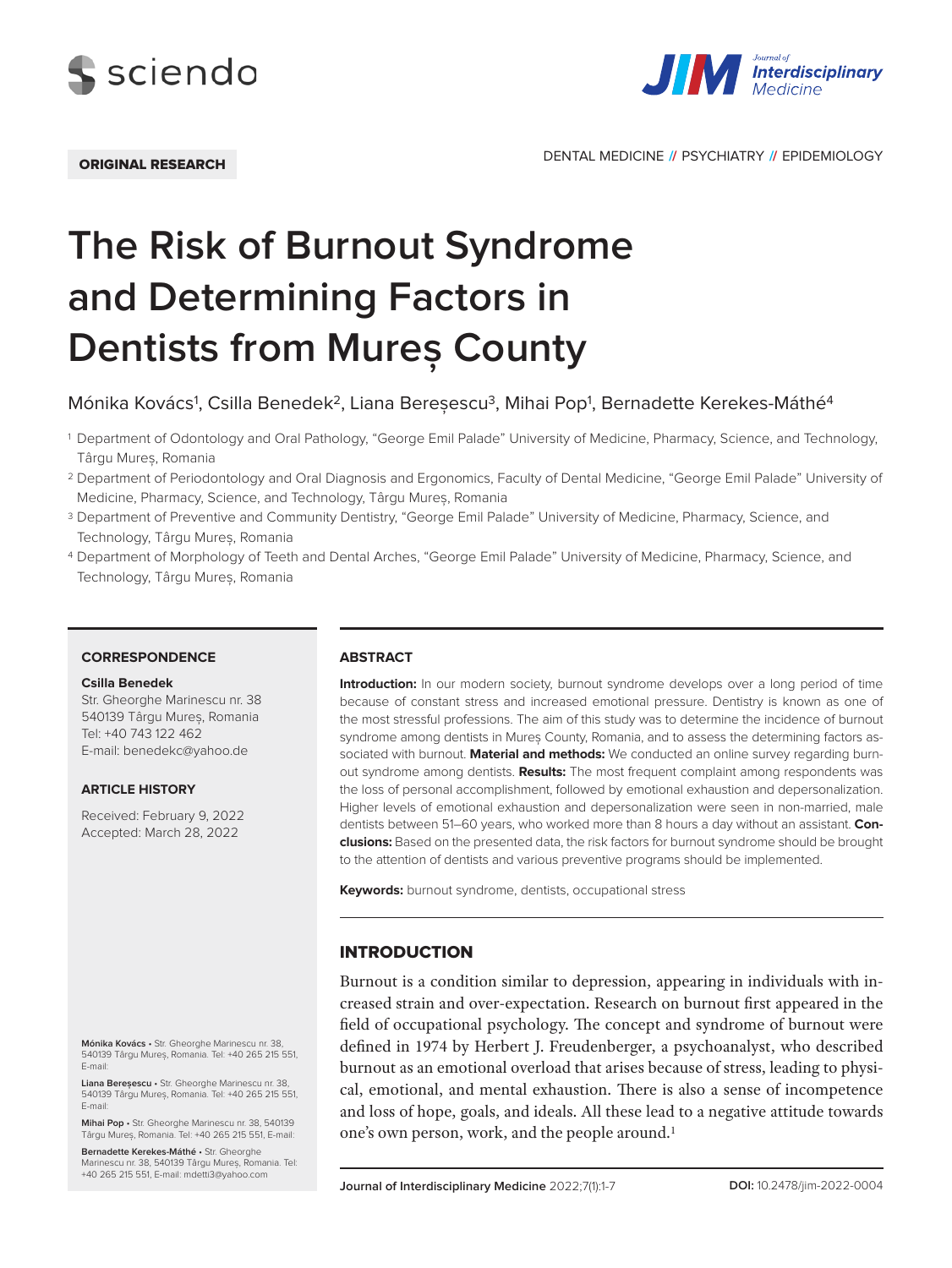Maslach and Jackson extended this concept by adding the triad of symptoms that are included in burnout: emotional exhaustion, depersonalization, and diminished personal accomplishment.2 Based on the three main symptoms, Maslach *et al*. created a widely used questionnaire for the quantification of burnout syndrome – the Maslach Burnout Inventory (MBI).3 Kristensen *et al*. developed a new method to measure burnout in 2005, but most of the literature still uses the MBI questionnaire.4

There is growing evidence that the role of social relationships and work environment must be considered when burnout symptoms occur.<sup>5</sup>

Burnout is more common in helping professionals such as physicians, dentists, nurses, social workers, educators, priests, and justice practitioners. According to Shanafelt *et al*., among all these categories, healthcare workers seem to be the most exposed professional category.6 This might be due to the fact that most healthcare professionals are severely overworked and emotionally exhausted, with their private lives being affected too, therefore becoming very susceptible to burnout.<sup>7-9</sup> To recognize and treat burnout, it is very important to find out what are the factors that contribute to its development. Amoafo *et al*. found that working time plays a significant role in this process, and not finding the right balance between work and private life is also a factor contributing to burnout.10 Numerous studies have been published on burnout among dentists, who are affected in large numbers by the development of the syndrome.11–13

The aim of this study was to assess the risk of burnout syndrome among dentists in Mureș County, Romania, and to identify factors that may be associated with this condition.

# MATERIALS AND METHODS

Dentists in Mureș County were surveyed by means of a quantitative online questionnaire. The population was made up of dentists with a valid e-mail address in the database of the Mureș County Dental Chambers. The study was conducted between April 17 and October 1, 2018. In the first half of the questionnaire, we surveyed socio-demographic data: gender, age, and marital status of the dentist. Subjects were classified into five categories based on age: 25–30 years, 31–40 years, 41–50 years, 51–60 years, and over 61 years.

We surveyed the respondents' work environment, whether they work alone or with colleagues, whether they have an assistant or not, what their specialization is, how long they have been practicing, average hours worked per day at the main workplace and at the secondary workplace if applicable, the quality of their relationships at work,

and how much time do they need to travel to get to work. There were also questions about how often their professional activities are hampered by family duties, if they are suffering from any disease, if they are smoking or drinking alcohol, and how often do they exercise.

To assess burnout, we used the MBI questionnaire, which consists of 22 items.3 The MBI measures burnout values on three subscales: emotional exhaustion (EE), depersonalization (D), and loss of personal accomplishment (PA). Respondents indicate on a seven-point Likert scale (0 to 6) how relevant each statement is to them.

Nine of the 22 statements of the MBI refer to emotional exhaustion (e.g., "I feel I have lost interest in my work", "I'm tired of getting up in the morning and facing a new day's work", "I find it too stressful to work with people"). Five statements measure depersonalization (e.g., "I feel I treat people as impersonal objects", "I feel like my patients are blaming me for their own problems", "I feel like my job is emotionally hardening"). Eight statements deal with loss of personal accomplishment (e.g., "I can cope effectively with the problems of people who come to me", "As I work, I can handle emotional problems with a lot of patience", "I'm full of energy").

For each of the three subscales (EE, D, PA), high, medium, and low score categories were identified, which were used to categorize respondents into different risk groups. There is a high risk of burnout if emotional exhaustion is greater than 27 points, depersonalization is greater than 13 points, and loss of personal accomplishment is less than 31 points. Low burnout risk is characterized by emotional exhaustion of less than 16 points, depersonalization of less than 6 points, and loss of personal accomplishment of more than 39 points. Respondents who show neither high nor low burnout risk values may be categorized as having a medium or normal risk.

Statistical analysis of the collected data was performed with GraphPad InStat software, using Pearson's correlation test and the Chi square test.

### RESULTS

The questionnaire was filled in by 206 dentists from Mureș County, of whom 67 were men (32.68%) and 138 were women (67.31%). Most participants were below the age of 40, the 31–40 years age group accounting for 31.7% of the respondents and the 25–30 years group for 30.73%.

More than half of the responding dentists were married (56.09%), and the proportion of single people was 32.68%. Almost 9 percent (8.78%) were divorced, 1.95% were in relationships, and only one person was a widow.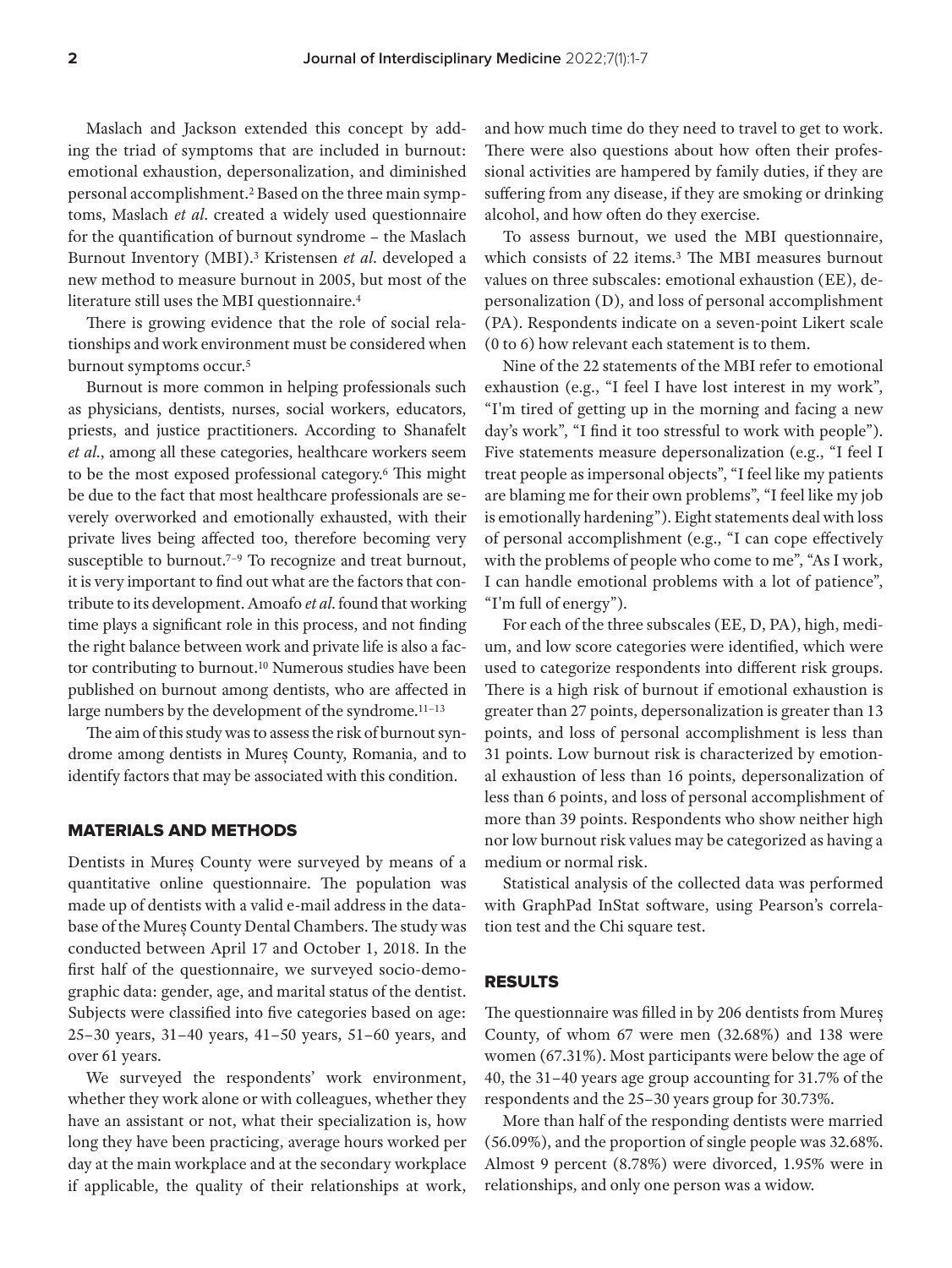**TABLE 1.** Distribution of respondents by specialization

| <b>Specialization</b>  | n (%)      |  |  |
|------------------------|------------|--|--|
| Oral surgeon           | 10 (4.85)  |  |  |
| Orthodontist           | 10 (4.85)  |  |  |
| <b>Endodontist</b>     | 9(4.37)    |  |  |
| Periodontist           | 12 (5.83)  |  |  |
| Prosthodontist         | 14(6.8)    |  |  |
| General dentist        | 64 (31.07) |  |  |
| Without specialization | 87 (42.23) |  |  |

Approximately half (45.85%) of respondents had no children, 21.95% had one child, 28.78% had two children, and 3.41% had three children. The average number of children per dentist was 0.89.

The majority (76.58%) of respondents were working in an urban area, 14.14% in a rural area, and 9.26% in both. More than half (61.95%) of the responding dentists were working in teams, 37.56% alone, and one person was working alone in the main workplace and in a team in the secondary workplace. When asked whether they were working with an assistant or not, 61.95% answered 'yes' and 38.04% answered 'no'.

The distribution of respondents by specialization can be seen in Table 1. Two persons replied that they had two specializations.

More than one third (34.63%) of respondents have been in the profession for 1–5 years, 21.46% for 6–10 years, 22.92% for 11–20 years, 9.26% for 21–30 years, 6.34% for 31–40 years, and 5.36% for over 40 years.

More than half of the surveyed dentists worked 6–8 hours a day (53.17%), while 20.48% worked more than 8 hours; 20.97% of the respondents worked 4–5 hours a day, while 5.36% worked 2–3 hours a day.

Most (67.81%) of the surveyed dentists had only one job, while 32.19% worked in a part-time job too. Nearly half (46.96%) of dentists in a part-time job worked 1–2 hours at their second job, 31.84% 3–5 hours, and 21.21% 5–6 hours.

Almost one third (32.19%) of the respondents were employed, 10.24% worked in a public state-owned dental clinic, 12.19% were renting a private practice, 41.95% had their own private practice, and 3.41% were working in both the public and private sector.

More than half (63.41%) of the dentists surveyed declared that they traveled less than 15 minutes to their workplace, 12.68% traveled 15–30 minutes, and 18.04% traveled 30–45 minutes. Only a small fraction (5.85%) spent more than 45 minutes traveling to work.

Almost a quarter (23.41%) of the dentists who completed the questionnaire declared that family activities never interfered with work, 62.43% were rarely hampered by such activities, 9.26% often, and 4.87% very often.

More than half (63.9%) of responding dentists did not suffer from any disease, while the rest were affected by at least one disease, most often (12.78%) some form of musculoskeletal disorder (Figure 1). Significantly more women were affected than men  $(p = 0.04)$ .

In terms of addictive habits, 77.07% of the surveyed dentists did not smoke. More than a quarter (28.35%) of men and 20.14% of women smoked cigarettes. Regarding alcohol consumption, 35.82% of men and 11.5% of women drank alcohol weekly. Only 11.7% did not drink alcohol at all, 68.78% did so a few times a year, and 13.65% weekly. Only 8.29% reported drinking alcohol several times a week or daily.

Less than a quarter (22.43%) of respondents declared that they never do any kind of sports, 9.26% exercise less



**FIGURE 1.** Distribution of associated diseases by percentage among respondents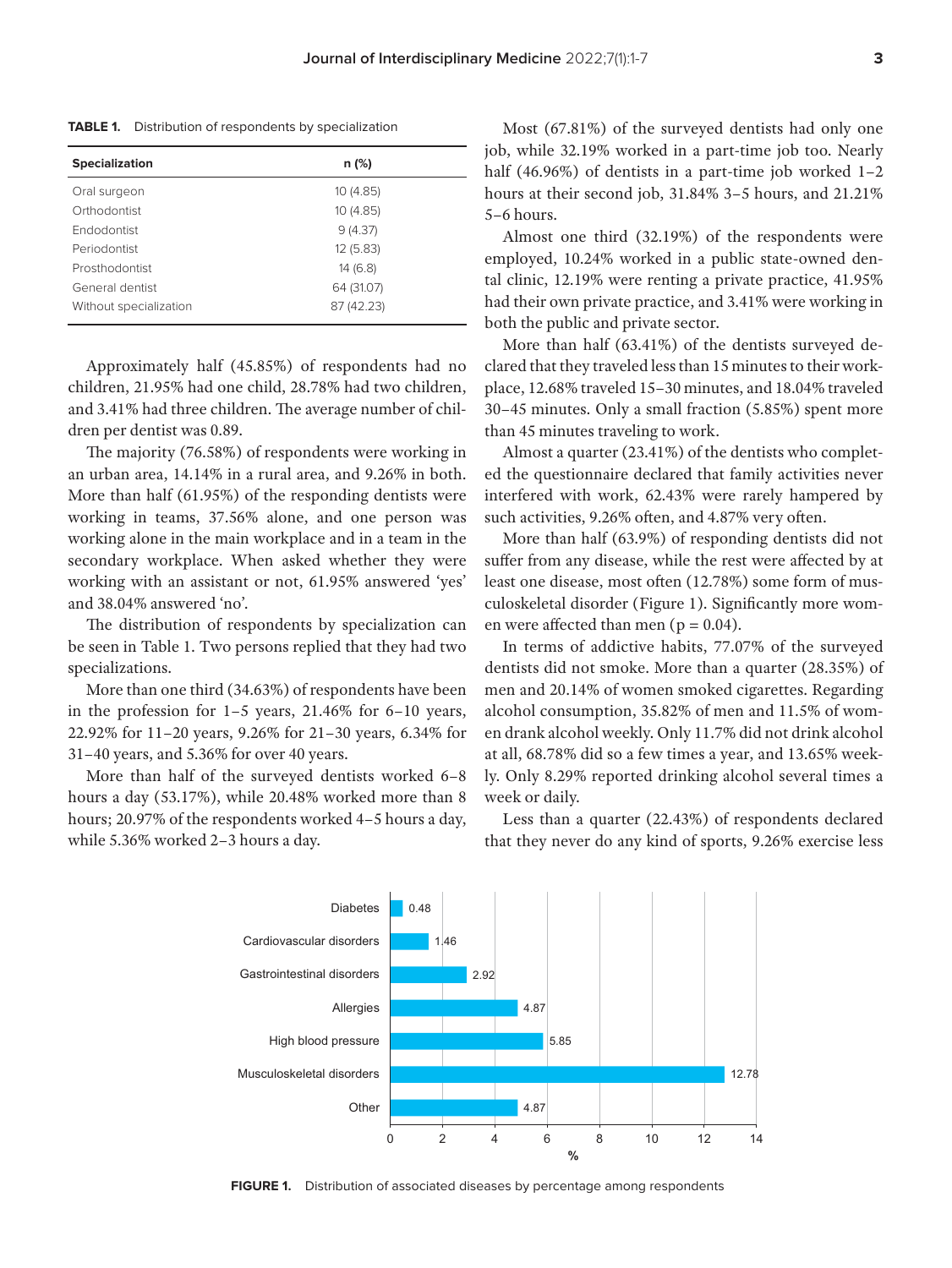| <b>Burnout subscale</b>            | Value of burnout<br>scale | Distribution by age (n) |           |           |              |  |
|------------------------------------|---------------------------|-------------------------|-----------|-----------|--------------|--|
|                                    |                           | 25-30 yrs               | 31-40 yrs | 41-50 yrs | Above 51 yrs |  |
| Emotional exhaustion               | Low                       | 34                      | 24        | 15        | 18           |  |
|                                    | Medium                    | 19                      | 27        | 12        | 16           |  |
|                                    | High                      | 10                      | 14        | 11        | 6            |  |
| Depersonalization                  | Low                       | 45                      | 48        | 24        | 29           |  |
|                                    | Medium                    | 15                      | 10        | 9         | 5            |  |
|                                    | High                      | 3                       | 7         | 5         | 6            |  |
| Loss of personal<br>accomplishment | Low                       | 23                      | 24        | 22        | 15           |  |
|                                    | Medium                    | 22                      | 16        | 5         | 9            |  |
|                                    | High                      | 18                      | 25        | 11        | 16           |  |

**TABLE 2.** Distribution of respondent dentists by age, based on the values of the three subscales of burnout

than once a week, 35.12% once a week, 25.36% multiple times a week, and 7.8% daily or almost daily.

The mean score of the emotional exhaustion subscale was  $19.12$  (SD = 10.19), the depersonalization subscale had a mean score of 4.85 ( $SD = 4.93$ ), and the loss of personal accomplishment subscale had a mean score of 32.46  $(SD = 10.65)$ . The distribution of respondents by burnout subscale is shown in Figure 2, while the analysis by age group is summarized in Table 2.

To sum up the subscales, 39 of the responding dentists (18.94%) had a low risk of burnout, 158 (76.7%) had a medium risk, and 9 (4.36%) showed a high risk. Of the 9 dentists with a high risk of burnout, 7 were male and 2 were female. Of them, 5 were in the 51–60 years age group, 2 were in the 41–50 years age group, and 2 were in the 31–40 years age group; 89% of high-risk dentists worked in an urban area, 77.8% without the help of an assistant, and 88.88% had some type of over-specialization. In total, 88.88% of dentists in the high-risk group worked more than 8 hours a day. Most of the dentists in this group traveled 15–30 minutes to their workplace and suffered from some form of illness.

Of the 39 dentists with low risk of burnout, 11 were male (28.2%) and 28 were female (71.79%). In terms of age, 28.2% were in the 25–30 years age group, 28.2% in the 31– 40 years age group, 15.38% in the 41–50 years age group, and 28.2% were over 50 years old. In this group, 18 dentists were single, without a relationship (46.15%). In the lowrisk group, 32 dentists (82.05%) responded that they work in an urban area, and 26 (66.66%) worked with the help of an assistant. There were 15 dentists (38.46%) stating that they did not have any specialization, 14 (35.89%) were general dentists, and 5 (12.82%) were prosthodontists. Six dentists (15.38%) said they work more than 8 hours a day and 30 (76.92%) were spending 15–30 minutes traveling to their workplace. Seven dentists (17.94%) from the lowrisk group had musculoskeletal disorders.



**FIGURE 2.** Distribution of responders by each burnout subscale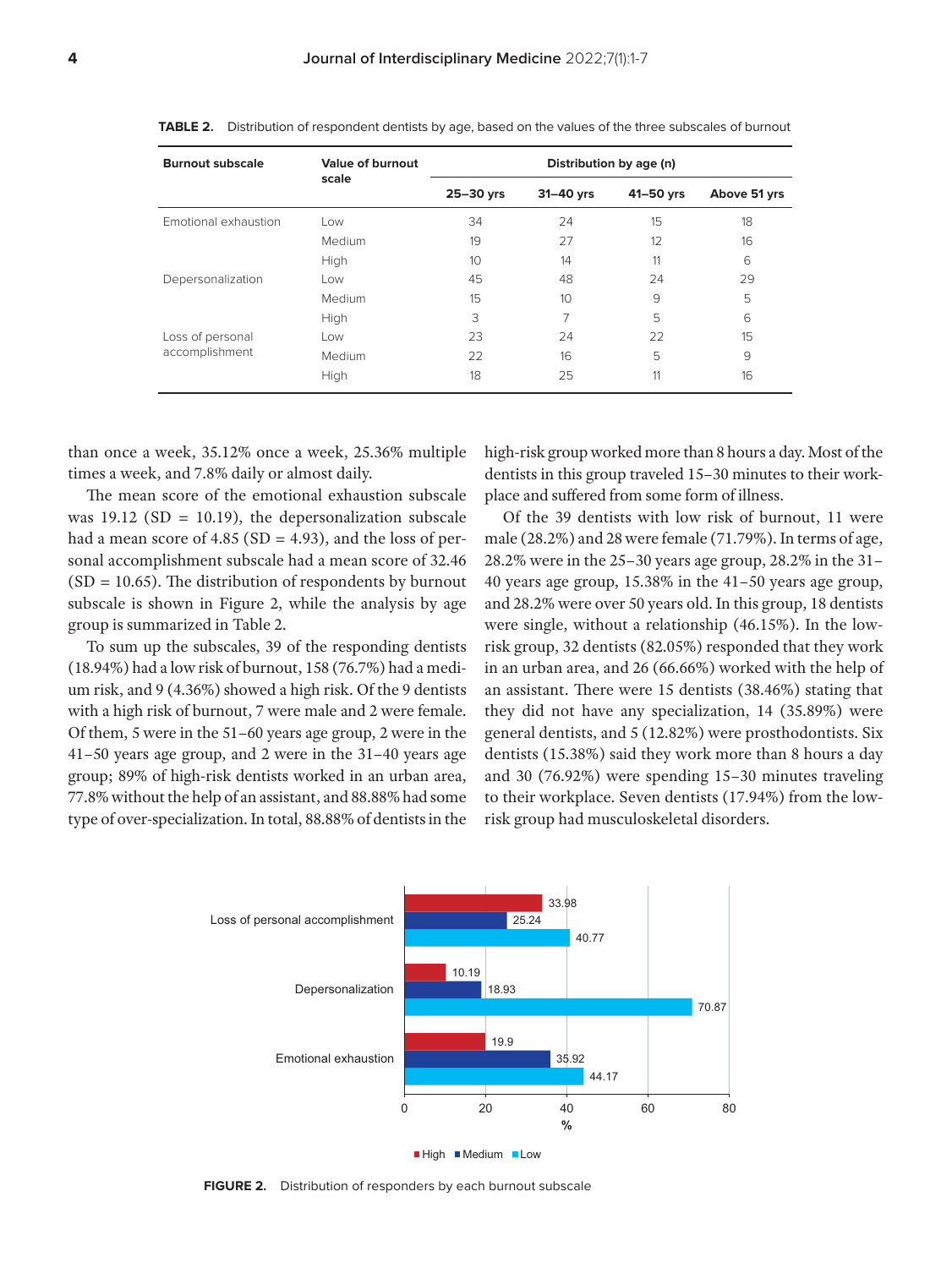Significantly more women showed a lower risk of burnout than men ( $p = 0.005$ ). Regarding the marital status of the interviewed dentists, our results showed that significantly more single respondents had a higher risk of burnout than married respondents ( $p = 0.02$ ).

There was no significant difference between respondents who were working in rural versus urban areas regarding the risk of burnout ( $p > 0.5$ ). Significantly more dentists who were working without an assistant showed high burnout risk values ( $p = 0.01$ ).

No significant difference was found between the lowand high-risk groups ( $p = 0.11$ ) regarding the specialization of dentists. However, almost all respondents with a high risk had a specialization (88.88%), while among dentists with a low risk of burnout only 61.53% had a specialization. Areas of specialization for high-risk groups included endodontics, periodontology, and prosthetics.

We found a correlation between working time and burnout. Respondents working more than 8 hours per day were significantly more likely to be in the high-risk group than their peers working less than 8 hours ( $p < 0.001$ ). Also, significantly more dentists working in their own private clinic belonged to the lower risk group ( $p = 0.001$ ).

Regarding sports, we found no significant difference between the low- and high-risk groups. Despite this, 92% of dentists in the low-risk group were practicing sports, compared to only 55.55% of respondents form the high-risk group. However, significantly more female dentists practiced sports compared to men ( $p = 0.003$ ). A very weak correlation was found between burnout risk and practicing sports ( $R = 0.01$ ).

## **DISCUSSIONS**

Dentistry is recognized as a stressful occupation in the literature, with a higher incidence of various diseases (especially cardiovascular and skeletal muscle disorders), alcoholism, and suicidal tendencies compared to other professions.14,15

For dentists, it can be stressful to perform a large amount of work in a small period of time, … increased number of patients, less time per patient, and longer daily working hours. Older studies also point to the overloading of dentists and the great sense of responsibility that comes with it. In many cases, stress is detrimental to the quality of work and, together with long working hours, has a negative impact on the dentist's mental well-being and family life.16,17

The sources of stress can be monotony, lack of novelty, the use of poor-quality materials and tools, and the dis-

satisfaction of patients when they do not appreciate the dentist's work. This can be exacerbated by workplace conflicts and the administrative work involved in the practice. All these factors can contribute to a dentist's low self-esteem.18 The dentist is expected to be in control of the situation and hide his personal weakness.19 In today's modern, performance-oriented society, failure is unacceptable, and so there is a denial of burnout, which complicates the research in this area.

In our study, we examined the incidence of burnout and its contributing factors among dentists from Mureș County. The high-risk burnout group included dentists with very high emotional exhaustion and depersonalization values and very low values of personal accomplishment. The low-risk group included dentists with very low emotional exhaustion and depersonalization values, but very high levels of personal accomplishment. Dentists who did not fall into either category were considered to have normal or average risk.20 Among respondents, we found the subscale of loss of personal accomplishment to be the most problematic, followed by the subset of emotional exhaustion and then depersonalization.

Analyzing the distribution of responses based on gender, women presented a significantly lower risk of burnout. We found contradictory data in the literature regarding burnout and gender. In some countries where cultural habits attribute women a greater role in the household, they were at higher risk of burnout.21,22 However, in a Danish study, both genders were equally affected.23

Our study found that three quarters of dentists with a high risk of burnout were over the age of 41. Similar results were found by Gorter *et al*., who in their study of Danish dentists found that subjects aged 40–54 years showed a higher burnout rate compared to their younger colleagues. Both the emotional exhaustion and depersonalization subscales showed higher values among middle-aged dentists.23 A study by Rahul *et al*. also shows that dentists over the age of 40 have a higher risk of burnout than their younger colleagues.24 Nascimento *et al*. also found higher rates of burnout among respondents who have been in profession for at least 15 years.<sup>25</sup> At the same time, other studies indicate that young people in their early stages of professional development are more prone to develop the syndrome, as they are not yet aware of the causes of burnout, they are struggling harder to meet the high expectations, and they are less emotionally stable than older age groups.26,27

We also found that marital status can significantly influenced this risk of burnout, which was higher among dentists who were not married. This can be explained by the fact that people in relationships tend to handle conflicts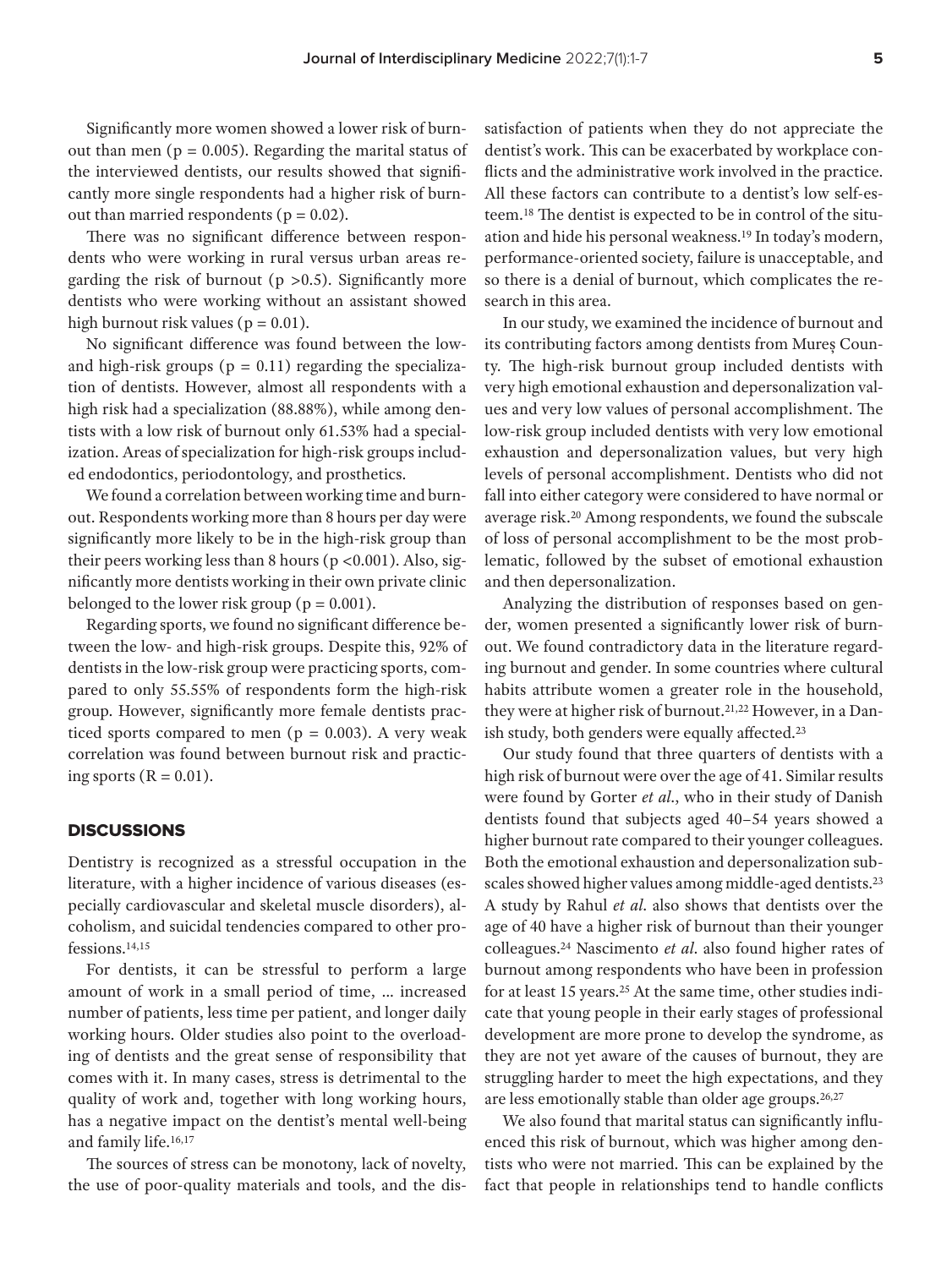better than single people. However, research by Győrffy *et al*. on Hungarian physicians found no correlation between marital status and burnout.28

The respondents' risk of burnout was not influenced by the location of their workplace (urban or rural area), or whether they worked alone or in teams. The literature, however, indicates that dental practitioners who work in teams may have lower levels of emotional exhaustion. According to some authors, discussing professional experiences with colleagues can prevent burnout.29 Dentists who work alone in the dental office are not able to exchange professional experiences and are more exposed to burnout.20 The tendency was similar in our study group, but statistically there was no significant correlation. Our study found that dentists working with assistants showed significantly lower levels of emotional exhaustion and depersonalization, and thus had a lower risk of burnout than those working without an assistant.

In our study group, there was no correlation between different dental specialties and the risk of burnout. However, Humphris *et al*. observed lower depersonalization values among orthodontists.30 In our study, there were no orthodontists among those at a high risk of burnout.

As far as working time is concerned, respondents who worked more than eight hours at their main workplace and additionally at their secondary workplace showed significantly higher levels of emotional exhaustion and depersonalization, and thus had a higher risk of burnout compared to their colleagues who worked fewer hours per day. Numerous studies in the literature indicate that higher workloads entail a higher risk of burnout.26,28,31 It has also been shown that the high number of repetitive tasks and the monotony of the activity reduces the quality of work and increases the risk of burnout.32 Research also suggests that dental practitioners who work in public clinics attend more than 15 patients a day without rest and have a higher level of emotional exhaustion and depersonalization than those who work in private clinics.21,26,32 This data is also supported by the present study.

The phenomenon of burnout is an important public health problem, the effects of which may extend to a physiological, psychological, and behavioral level. In addition, over time, burnout may also lead to the appearance of several other symptoms or conditions.33,34 For example, some authors have shown a relationship between burnout and depressive symptoms.21,35

Gorter *et al*. pointed out that there is a close relationship between burnout and health status. They found that dentists with a high risk of burnout had more health complaints compared to their peers with a low risk, and also

exhibited more unhealthy behavior regarding physical exercise, alcohol consumption, and diet.36 Other authors have also found associations between burnout and certain general conditions such as circulatory system disorders, high cholesterol, or type 2 diabetes.<sup>22</sup> In the present study, we did not find a significant association between burnout and various general illnesses, but more women were suffering from musculoskeletal disorders than men. In addition, we observed that more than three quarters of low-risk dentists were practicing sports, with significantly more women among them.

It is very important that dentists recognize the factors leading to burnout in a timely manner and avoid them. It is essential for them to participate in professional trainings and to be able to discuss professional experiences with other colleagues, which can contribute to reducing the risk of burnout. Several stress management and psychosocial skills training programs have been launched around the world to prevent burnout. The most popular prevention methods are meditation, relaxation, cognitive behavioral therapy, recognition of daily stressors, biofeedback training, and narrative counseling.37 In Mureș County, some self-awareness and team building trainings have been launched to identify and manage burnout signs, but they are mainly targeted at educators. It would be important to introduce similar prevention training among doctors and dentists, which would reduce the risk of burnout.

# **CONCLUSIONS**

In the case of dentistry, several factors associated with a high risk of burnout syndrome have emerged. In our population, the most important factor was extended working hours. About three quarters of the dentists in our study belonged to the group with moderate risk of burnout. With this information in mind, dentists should be aware of the risk factors for burnout, and various prevention programs should be implemented.

# CONFLICT OF INTEREST

Nothing to declare.

#### **REFERENCES**

- 1. Freudenberger HJ. Staff burn-out. J Soc Issues. 1974;30:159-165.<br>2. Maslach C. Jackson SE. The measurement of experienced b
- Maslach C, Jackson SE. The measurement of experienced burnout. J Occup Behav. 1981;2:99-113.
- 3. Maslach C, Jackson SE, Leiter MP. Maslash Burnout Inventory Manual. 3rd. Palo Alto: Consulting Psychologist Press; 1996.
- 4. Kristensen TS, Borritz M, Illadsen E, et al. The Copenhagen Burnout Inventory: a new tool for the assessment of burnout. Work Stress. 2005;19:192-207.